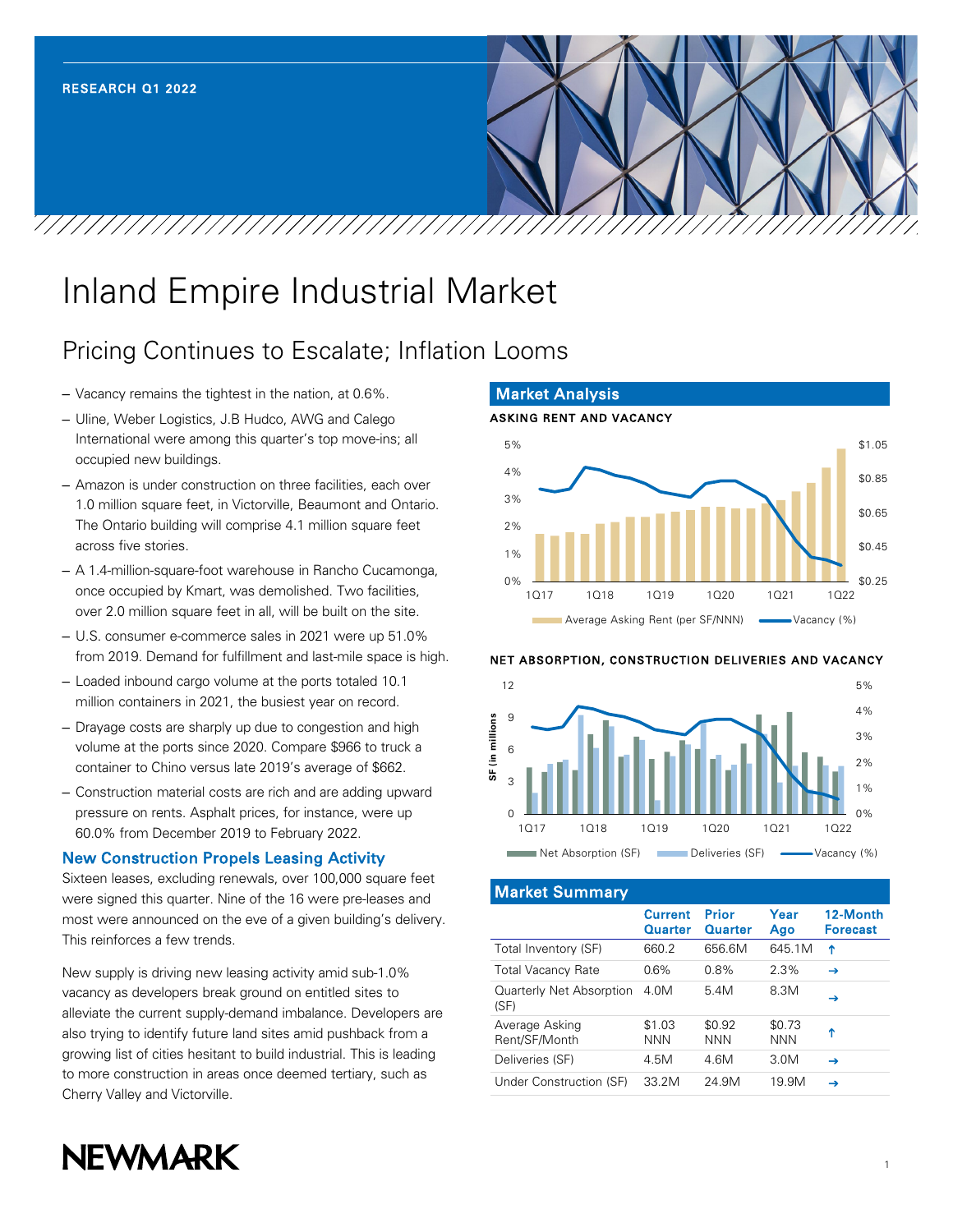#### RESEARCH Q1 2022

The delay in signing tenants for underway speculative space hints at timing and pricing. Construction materials are not always available when needed, while labor can be scarce. This affects construction timetables and makes a developer liable if they sign a tenant and are unable to deliver space on the agreed upon date in the lease agreement. The pricing aspect is best framed as a rhetorical question from a developer's standpoint: Why sign a tenant today when the average rent six months from now will be far higher due to rising construction costs and even tighter market conditions?

#### Contract Rents: Accelerated Growth

Swift rent growth persists and will not abate any time soon. The average weighted contract rent for warehouse leases between 100,000 and 500,000 square feet, with a minimum clearance height of 30', averaged \$1.226/SF this quarter, up 80.5% from the first quarter of 2021.

Prior to the pandemic, it was common practice to cite rent averages by year, which grew by 9.0% per year from 2015 to



Source: U.S. Bureau of Labor Statistics (data not adjusted for seasonality) Source: U.S. Bureau of Labor Statistics (data not adjusted for seasonality)

2019. Quarterly averages are the current preferred approach, but this may shift to monthly; rents are moving that fast.

#### **Outlook**

U.S. inflation was at a 40-year high in February, while consumer sentiment reached a decade-long low in March. To compound matters, China's zero-COVID policy led to the complete shutdown of at least five large factory cities in March, while domestic fuels costs sharply rose following Russia's invasion of Ukraine. These variables will elevate the cost of goods and increase the odds of a recession.

Local leasing market dynamics are not expected to change in 2022 due to pent-up tenant demand and how commercial real estate historically lags the economy. Yet, the outlook is cloudier from 2023 on. Whether the U.S. economy can withstand rising interest rates during a period of geopolitical turmoil and a lingering pandemic is a question without an immediate answer. For now, U.S. retail sales growth persists, albeit via flat gains, as February's 0.3% month-on-month increase reflects.

### Consumer Price Index (CPI-U)





| <b>Lease Transactions</b>                                |                             |           |                   |                    |  |  |
|----------------------------------------------------------|-----------------------------|-----------|-------------------|--------------------|--|--|
| <b>Tenant</b>                                            | <b>Building</b>             | Citv      | <b>Lease Type</b> | <b>Square Feet</b> |  |  |
| Home Depot                                               | Ontario Ranch Business Park | Ontario   | Pre-lease         | 099.629            |  |  |
| Republic National Distributing Co. 22305 Oleander Avenue |                             | Riverside | Pre-lease         | 782.209            |  |  |
| <b>NFI</b>                                               | 23550 Placentia Avenue      | Perris    | Pre-lease         | 682,700            |  |  |

| <b>Sale Transactions</b>     |                        |           |                          |                    |  |  |
|------------------------------|------------------------|-----------|--------------------------|--------------------|--|--|
| <b>Buyer</b>                 | <b>Building(s)</b>     | City      | <b>Sale Price (PSF)</b>  | <b>Square Feet</b> |  |  |
| <b>IDS Real Estate Group</b> | 14800 Meridian Parkway | Riverside | \$225,000,000 (\$192/SF) | 1.174.8000         |  |  |
| <b>TA Realty</b>             | 5401 E Jurupa Street   | Ontario   | \$43,000,000 (\$302SF)   | 142.404            |  |  |
| <b>Black Creek Group</b>     | 21362 Harvill Avenue   | Perris    | \$41,354,000 (\$209/SF)  | 197,865            |  |  |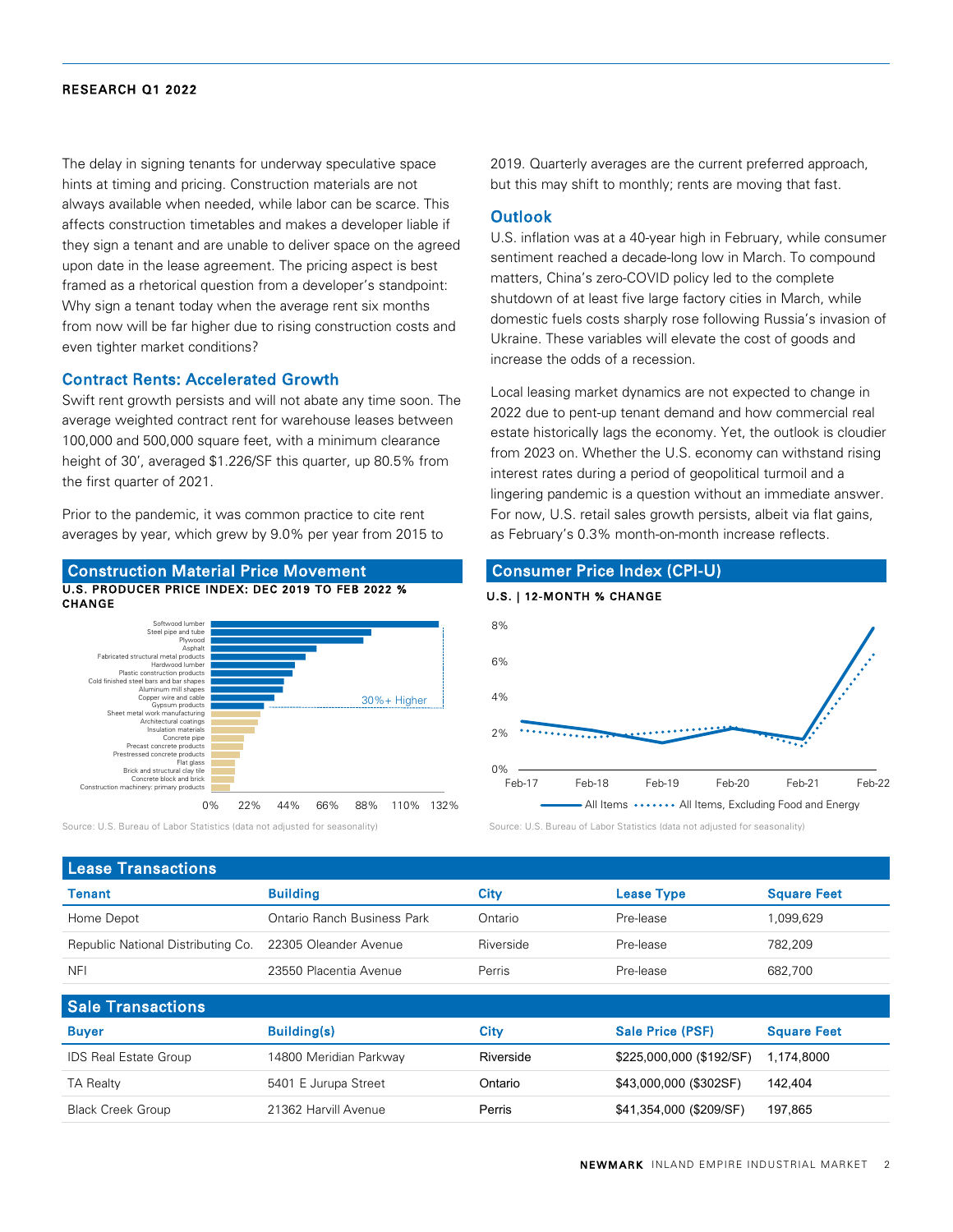#### RESEARCH Q1 2022

| <b>Submarket Statistics</b> |                                   |                                             |                                        |                                             |                                             |                                                    |                                                                    |                            |
|-----------------------------|-----------------------------------|---------------------------------------------|----------------------------------------|---------------------------------------------|---------------------------------------------|----------------------------------------------------|--------------------------------------------------------------------|----------------------------|
|                             | <b>Total</b><br>Inventory<br>(SF) | <b>Under</b><br><b>Construction</b><br>(SF) | <b>Total</b><br><b>Vacancy</b><br>Rate | <b>Qtr Net</b><br><b>Absorption</b><br>(SF) | <b>YTD Net</b><br><b>Absorption</b><br>(SF) | <b>Wh/Dist</b><br><b>Asking Rent</b><br>(Price/SF) | <b>General Ind</b><br><b>Asking Rent Asking Rent</b><br>(Price/SF) | <b>Total</b><br>(Price/SF) |
| East I.E.                   | 254,168,719                       | 15,894,336                                  | 0.5%                                   | 982.780                                     | 982.780                                     | \$0.98                                             | \$1.11                                                             | \$0.99                     |
| <b>High Desert</b>          | 14.406.111                        | 1,923,852                                   | 2.7%                                   | $-3,620$                                    | $-3,620$                                    | $\overline{\phantom{a}}$                           | $\overline{\phantom{a}}$                                           | $\overline{\phantom{0}}$   |
| South I.E.                  | 18,786,597                        | 310,396                                     | 2.0%                                   | 42,003                                      | 42.003                                      | \$0.90                                             | \$0.91                                                             | \$0.91                     |
| West I.E.                   | 372,811,903                       | 15,034,009                                  | 0.5%                                   | 2,996,362                                   | 2,996,362                                   | \$1.35                                             | \$1.16                                                             | \$1.19                     |
| <b>Inland Empire</b>        | 660,173,330                       | 33,162,593                                  | $0.6\%$                                | 4,017,525                                   | 4,017,525                                   | \$1.00                                             | \$1.11                                                             | \$1.03                     |

| <b>Submarket Breakdowns</b>                                                                                      |  |  |  |  |
|------------------------------------------------------------------------------------------------------------------|--|--|--|--|
|                                                                                                                  |  |  |  |  |
| Banning, Beaumont, Bloomington, Calimesa, Cherry Valley, Colton, Glen Avon, Grand Terrace, Highland, Loma        |  |  |  |  |
| Adelanto, Apple Valley, Barstow, Desert Knolls, Helendale, Hesperia, Lancaster, Lenwood, Lucerne Valley, Phelan, |  |  |  |  |
|                                                                                                                  |  |  |  |  |
|                                                                                                                  |  |  |  |  |
|                                                                                                                  |  |  |  |  |

Net absorption is the change in physically occupied space. A hypothetical vacant and available space could lease this quarter with the tenant set to take occupancy six months later; positive<br>absorption is not recorded unti